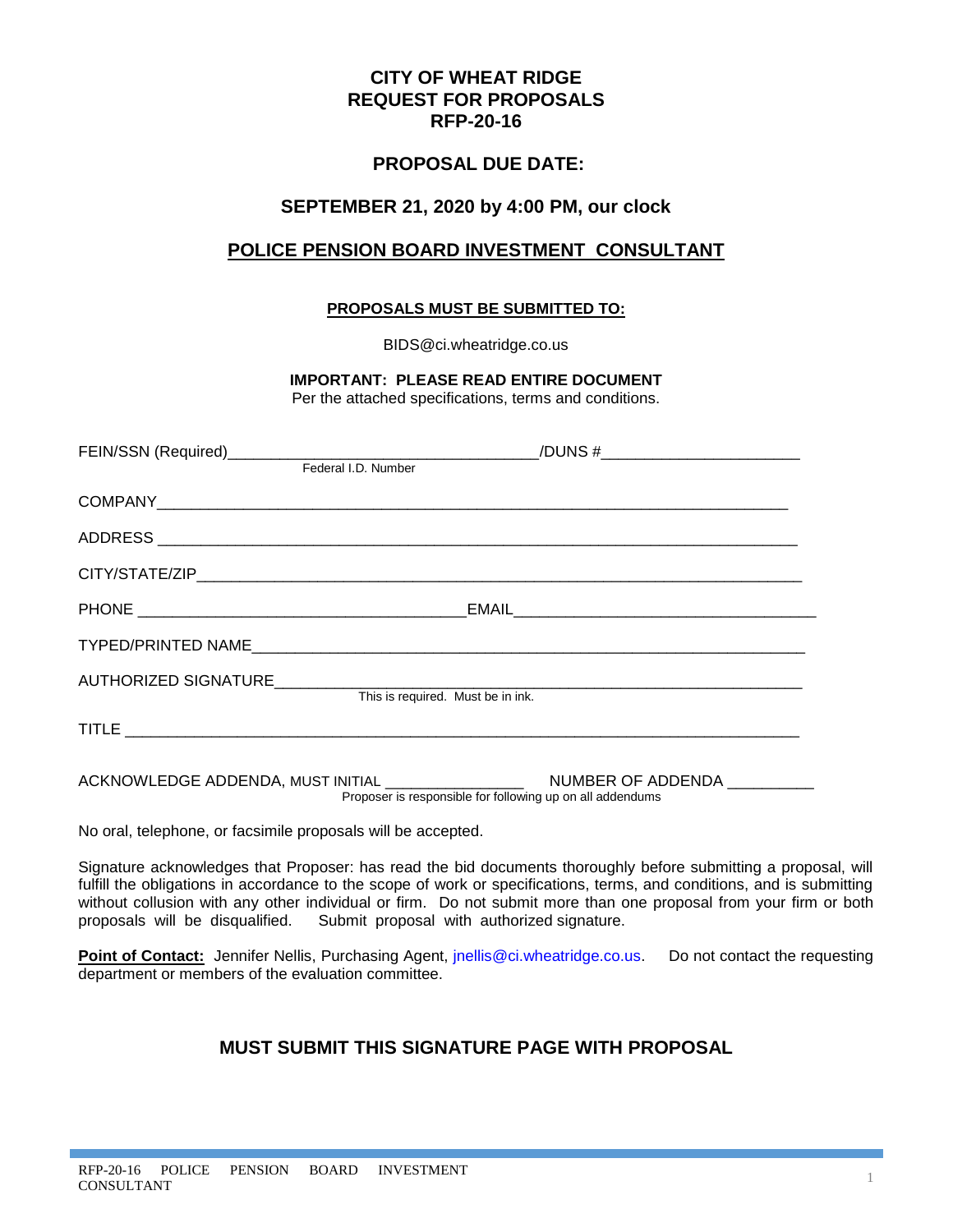# **REQUEST FOR PROPOSALS RFP-20-16 POLICE PENSION BOARD INVESTMENT CONSULTANT**

**Scope of Services:** The City of Wheat Ridge Police Pension Board is seeking a qualified Consultant to provide review and analysis of current plan, advise on investment alternatives, review and update investment policy statement (as needed), prepare quarterly performance reports, and various other services. Anticipated start date January 1, 2021.

**Deadline for Questions:** Noon, September 9, 2020

**Minimum Requirements:** Demonstrated experience in pension and public employee investment consulting.

### **Proposals Due: BY 4:00 pm our clock on September 21, 2020**

**Submit by E-mail to:** [BIDS@ci.wheatridge.co.us](mailto:BIDS@ci.wheatridge.co.us)

No proposals will be accepted after the due date and time. Proposals received after the due opening time will be filed unopened.

**SUBJECT and file attachment**: RFP-20-16 POLICE PENSION BOARD INVESTMENT CONSULTANT

**Comments:** The City Purchasing Agent and/or Police Pension Board reserve the right to reject any and all qualifications or any part and to waive any formalities or informalities and to make an award in the best interest of the Plan and Plan Participants.

**RFP Documents:** Available on the Rocky Mountain E-Purchasing System (a division of BidNet) at [www.rockymountainbidsystem.com](http://www.rockymountainbidsystem.com/) (800-835-4603 option #2) and the City website at [www.ci.wheatridge.co.us.](http://www.ci.wheatridge.co.us/) Visit the City website for bid tab sheets and project updates.

**Point of Contact:** Jennifer Nellis, Purchasing Agent, email [jnellis@ci.wheatridge.co.us](mailto:jnellis@ci.wheatridge.co.us) or phone 303-235-2811. Do not contact the requesting department, evaluation committee, or Police Pension Board.

Jennifer Nellis, CPPB Purchasing Agent

**Publish Dates**: *//:Jennifer Nellis* RMEPS and City website August 27, 2020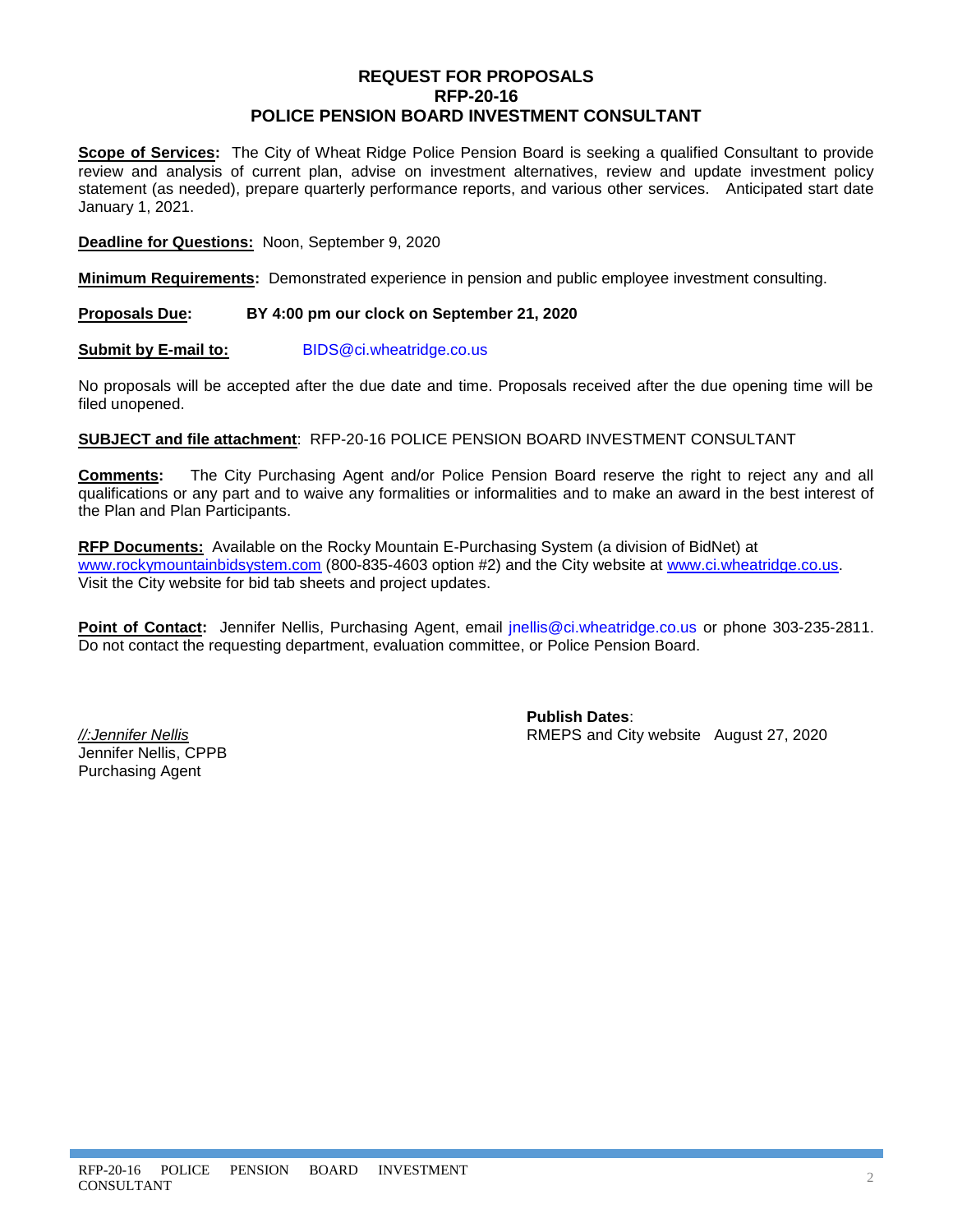# **RFP-20-16 CITY OF WHEAT RIDGE POLICE PENSION BOARD INVESTMENT CONSULTANT PROPOSAL REQUIREMENTS/SELECTION CRITERIA**

# **I. INTRODUCTION**

### **A. General**

The City of Wheat Ridge Municipal Building is located on the west side of the Denver metropolitan area, at 7500 West 29<sup>th</sup> Avenue, Wheat Ridge, CO. The City of Wheat Ridge Money Purchase Pension Plan for Designated Police Department Employees (referred to as the "Plan") is a 401(a) government pension plan created in 1987. The plan currently has 127 active participants.

The Plan is governed by a seven member Police Pension Board (the Board) which includes the Mayor, Treasurer, City Clerk, Police Chief and three members of the police department who are elected to staggered three-year terms by the pension plan participants. This RFP is issued as a matter of due diligence and fiduciary responsibility to the plan participants. The intent is to explore possibilities, services and costs. Plan assets (forfeiture and administrative allowance) are used to pay for investment consultant services.

Documents that support this RFP include:

- IMA Retirement Corporation Governmental Money Purchase Plan & Trust Adoption Agreement
- City of Wheat Ridge Police Pension Plan, dated January 4, 2020
- Investment Policy Statement for the City of Wheat Ridge Money Purchase Pension Plan for Designated Police Department Employees, prepared July 2012 and revised May 2019.

Authority to enter into a contract for the benefit of the City, is the responsibility of the Police Pension Board. Matt Finken is the current Board President.

### **B. Background**

Plan assets are serviced by ICMA-RC as the Record Keeper and Custodian of Funds. The Board entered into a five year contract with ICMA-RC in 2020 and is set to terminate after 2025 or as stipulated in the agreement, "This Agreement shall be in effect and commence on the date all parties have signed and executed this Agreement ("Inception Date"). The term of this Agreement will commence on the Inception Date and extend five ("5") years from that date. This Agreement will be renewed automatically for each succeeding year unless written notice of termination is provided by either party to the other no less than 60 days before the end of such Agreement year."

Innovest Portfolio Solutions (Innovest) currently serves as the Independent Investment Advisor. Within the last five year term, Innovest has performed an expense and revenue-sharing analysis for the Board. As a result, the Board voted to eliminate revenue-sharing from the Plan.

The City of Wheat Ridge Money Purchase Pension Plan is for Designated Police Department Employees and terminated participants, should they choose to remain invested in the Plan. The Plan does **not** require distribution or roll-over of assets upon separation from service. Former / retired employees are permitted to maintain their funds in the Plan. Partial or lump sum distributions are also options available to terminated participants. The Plan does not have a mandatory retirement ages, however the Plan does establish a normal retirement age which is 55 years of age. An employee leaving due to disability is allowed a disability distribution if the disability meets FPPA and/or SSA guidelines.

The current Plan provides a defined contribution money purchase plan to the sworn members of the Wheat Ridge Police Department. Employees contribute 10% of their base income to the plan. This contribution is a mandatory, pre-tax contribution. The City of Wheat Ridge, as the employer, contributes 10.5%. Currently, no loans are allowed, and all contributions are pre-tax. Please note, prior to 2006 the mandatory and employee contribution was an **after tax** contribution, and a voluntary after tax contribution of 5% was permitted.

There is no current (or recent) discussion by the Board to consider transferring assets to FPPA. This is not an area of consideration at this time.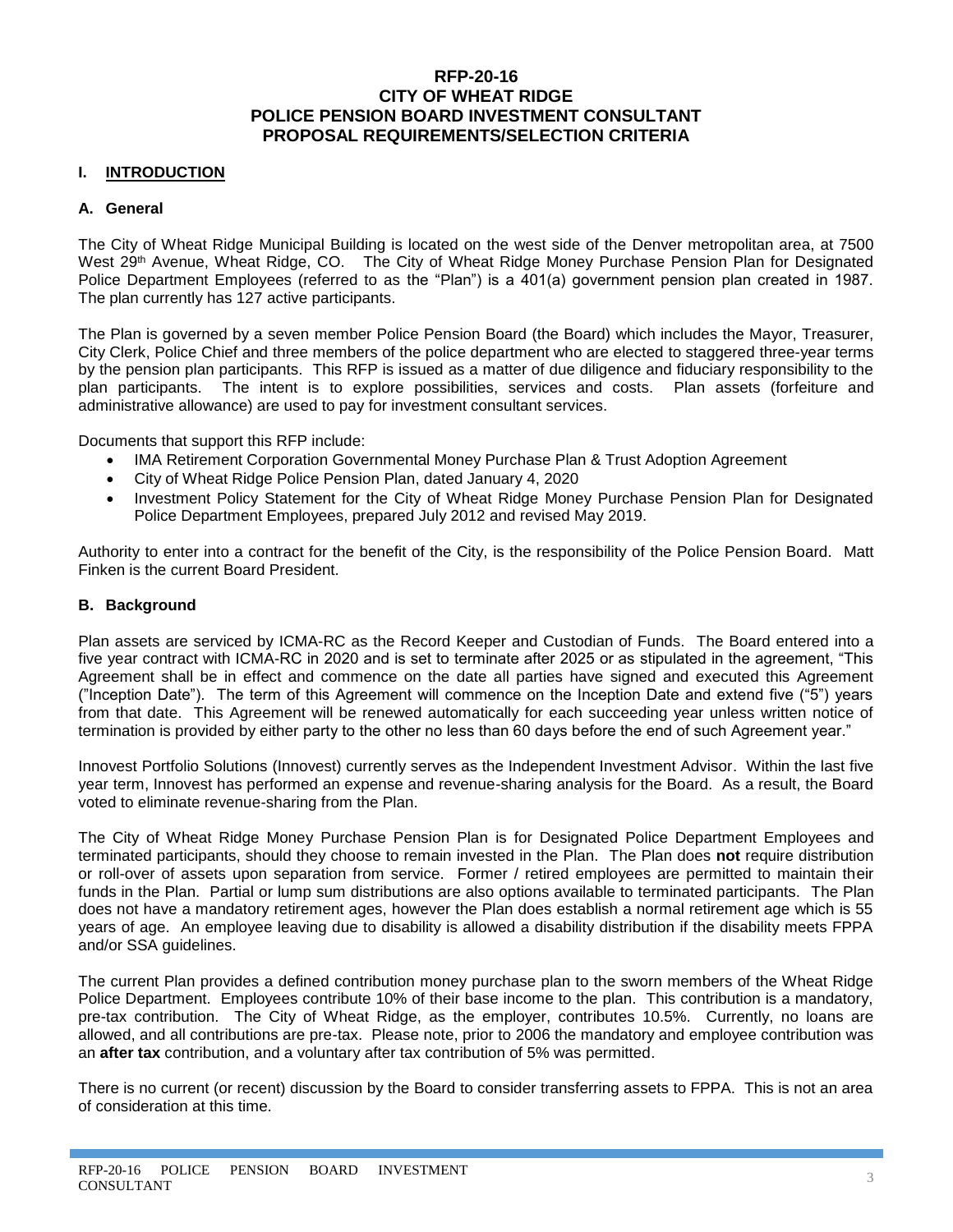All City employees are encouraged to participate in a 457 plan in addition to the mandatory 401(a) plan. The service provider for the 457 is also ICMA-RC. The 457 plan is sponsored by the City, and not the police pension plan.

Individualized participant investment advice is available to participants through ICMA-RC CFPs. ICMA-RC (Emily Knox) also provides time to meet with individuals to discuss concerns and provide education/training about individual portfolio allocations, although she does not recommend funds or advise the participant. The Pension Board strives to schedule one training session per quarter.

The Board prefers to manage downside risk when compared to the benchmark. Current plan options generally have lower downside risk compared to the general benchmark.

As of July 24, 2020 the Plan had \$32,957,062 in participant accounts. Current investment options and their distributions as of July 24, 2020 were:

| <b>FUND NAME</b>                                     | # SHARES       | <b>SHARE PRICE % TOTAL</b> |       | <b>BALANCE</b>         |
|------------------------------------------------------|----------------|----------------------------|-------|------------------------|
| <b>American Funds EuroPacific Gr</b><br>(RERGX)      | 70,639.0076    | \$55.83                    | 12.0% | \$3,943,775.79         |
| <b>Artisan Mid Cap Investor (ARTMX)</b>              | 26,491.6842    | \$44.76                    | 3.6%  | \$1,185,767.78         |
| <b>Blackstone Alt Multi-Strategy (BXMYX)</b>         | 13,706.2178    | \$9.87                     | 0.4%  | \$135,280.37           |
| <b>Cohen &amp; Steers Global Realty I</b><br>(CSSPX) | 5,586.0590     | \$46.64                    | 0.8%  | \$260,533.79           |
| <b>DFA Emerging Markets Core Eq</b><br>(DFCEX)       | 11,035.1894    | \$19.90                    | 0.7%  | \$219,600.27           |
| Dodge and Cox Balanced (DODBX)                       | 14,387.4647    | \$92.74                    | 4.0%  | \$1,334,293.48         |
| <b>Eaton Vance Floating-Rate I (EIBLX)</b>           | 19,362.2062    | \$8.37                     | 0.5%  | \$162,061.67           |
| <b>Harbor Capital Appreciation (HACAX)</b>           | 29,147.4012    | \$93.85                    | 8.3%  | \$2,735,483.60         |
| <b>John Hancock Disciplined Value</b><br>(JDVWX)     | 82,632.5122    | \$17.77                    | 4.5%  | \$1,468,379.74         |
| <b>Litman Gregory Mstrs Alt Strat</b><br>(MASFX)     | 12,308.1507    | \$11.36                    | 0.4%  | \$139,820.59           |
| Met West Total Return Bond I (MWTIX)                 | 254,839.4461   | \$11.67                    | 9.0%  | \$2,973,976.34         |
| PIMCO High Yield Institutional (PHIYX)               | 83,990.9400    | \$8.75                     | 2.2%  | \$734,920.72           |
| Schwab Index Target Date 2020                        | 3,915.8073     | \$24.99                    | 0.3%  | \$97,856.02            |
| Schwab Index Target Date 2030                        | 79,952.7325    | \$28.38                    | 6.9%  | \$2,269,058.55         |
| Schwab Index Target Date 2040                        | 63,818.1786    | \$30.66                    | 5.9%  | \$1,956,665.36         |
| (Schwab Index Target Date 2045                       | 71.2886        | \$31.48                    | 0.0%  | \$2,244.17             |
| Schwab Index Target Date 2050                        | 30,317.6739    | \$31.43                    | 2.9%  | \$952,884.49           |
| Schwab Index Target Date 2055                        | 19.9482        | \$17.94                    | 0.0%  | \$357.87               |
| T Rowe Price® Small-Cap Value<br>(PRSVX)             | 45,358.0935    | \$41.46                    | 5.7%  | \$1,880,546.56         |
| Vanguard 500 Index Admiral (VFIAX)                   | 9,093.8201     | \$297.00                   | 8.2%  | \$2,700,864.57         |
| Vanguard Mid-Cap Index Admiral<br>(VIMAX)            | 5,896.9161     | \$212.16                   | 3.8%  | \$1,251,089.72         |
| Vanguard Small-Cap Index Adm<br>(VSMAX)              | 16,688.9395    | \$72.00                    | 3.6%  | \$1,201,603.64         |
| Vantagepoint PLUS Fund R5                            | 1,530,842.5229 | \$2.624190                 | 12.2% | \$4,017,221.64         |
| <b>VT Cash Management</b>                            | 110,445.0987   | \$1.034252                 | 0.4%  | \$114,228.06           |
| <b>VT Retirement IncomeAdvantage</b>                 | 62,685.6108    | \$19.439028                | 3.7%  | \$1,218,547.34         |
| <b>Totals</b>                                        |                |                            |       | 100.0% \$32,957,062.13 |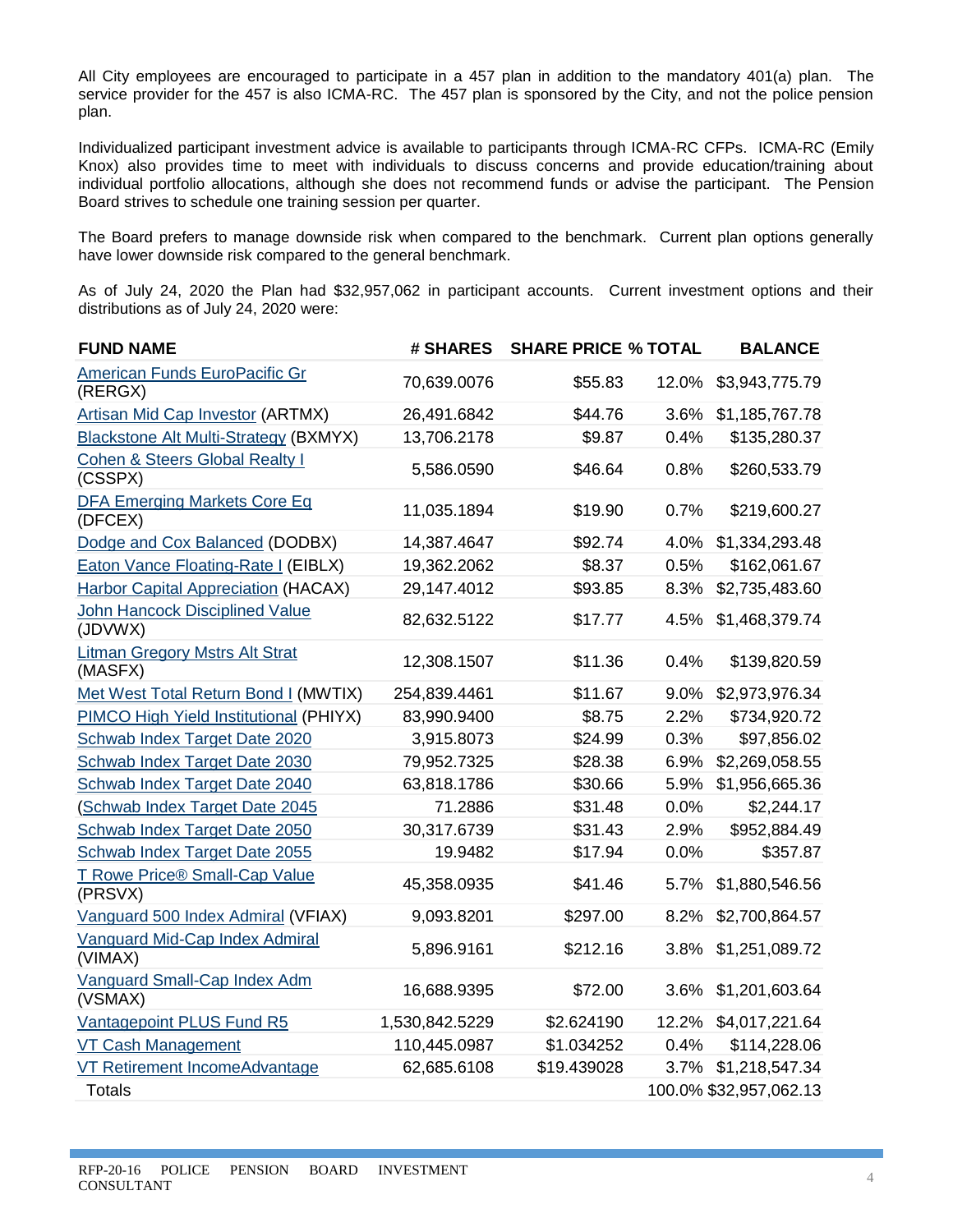# **C. Objectives**

Due to the end of 2020 expiration of the current contract with Innovest, the Board seeks to contract with a qualified individual(s) or firm(s) to provide the various independent investment advisory and reporting services listed in this RFP. Term shall be for one year with the option to renew for four (4) one-year renewals. **The selected vendor shall consider themselves, and shall be considered by the Board, as having co-fiduciary duties and responsibilities to the Plan.**

# **II. SCOPE OF SERVICES**

The actual services to be performed will be determined by the Police Pension Board, and the Plan itself, to include but not be limited to the following areas:

- I. Analysis of Current Structure
	- Conduct analysis of current plan demographics and asset allocations
	- Review plan characteristics and asset classes
	- Review current investment strategies, policies, and vehicles
	- Review administrative services, needs, and costs
	- Review current plan to determine if revenue sharing exists and, if so, to what degree
- II. Design Optimal Structure
	- Propose optimal administrative and investment structure
	- Address employee communication and education media and delivery
	- Advise on investment alternatives and asset allocation guidance
- III. Review Investment Policy
	- Review or suggest revisions to the current investment policy statement to include:
		- o Investment objectives
		- o Procedures for selecting money managers or mutual funds
		- o Procedures for monitoring money managers or mutual funds
		- $\circ$  Procedures for eliminating money managers or mutual funds from the Plan
- IV. Implement Policy
	- Propose alternative investment options, when necessary
	- Coordinate program implementation
	- Manage any change in service providers resulting from the RFP process
- V. Manage and Supervise
	- Provide ongoing supervision and fiduciary guidance of the retirement plan
	- Prepare quarterly performance reports utilizing market indices, investment objectives, and peer group comparisons
	- Provide ongoing benchmark analysis of fees, structure, and effectiveness
	- Meet quarterly with Board to address investment performance
	- Advise of the development of participant education programs and proactive education strategies (such as data scraping) and the delivery of such programs
- VI. RFP Processes
	- Assist with the development of RFP processes for Record Keeper, Custodian of Funds, and other professional services as may be required. Such assistance includes aid in the development and management of the RFP process and assisting in the evaluation of prospective vendors.
- VII. Timeliness
	- Due to the fiduciary responsibilities of the Board, the above-listed Scope of Work is to be completed in a timely manner after the signing of the contract.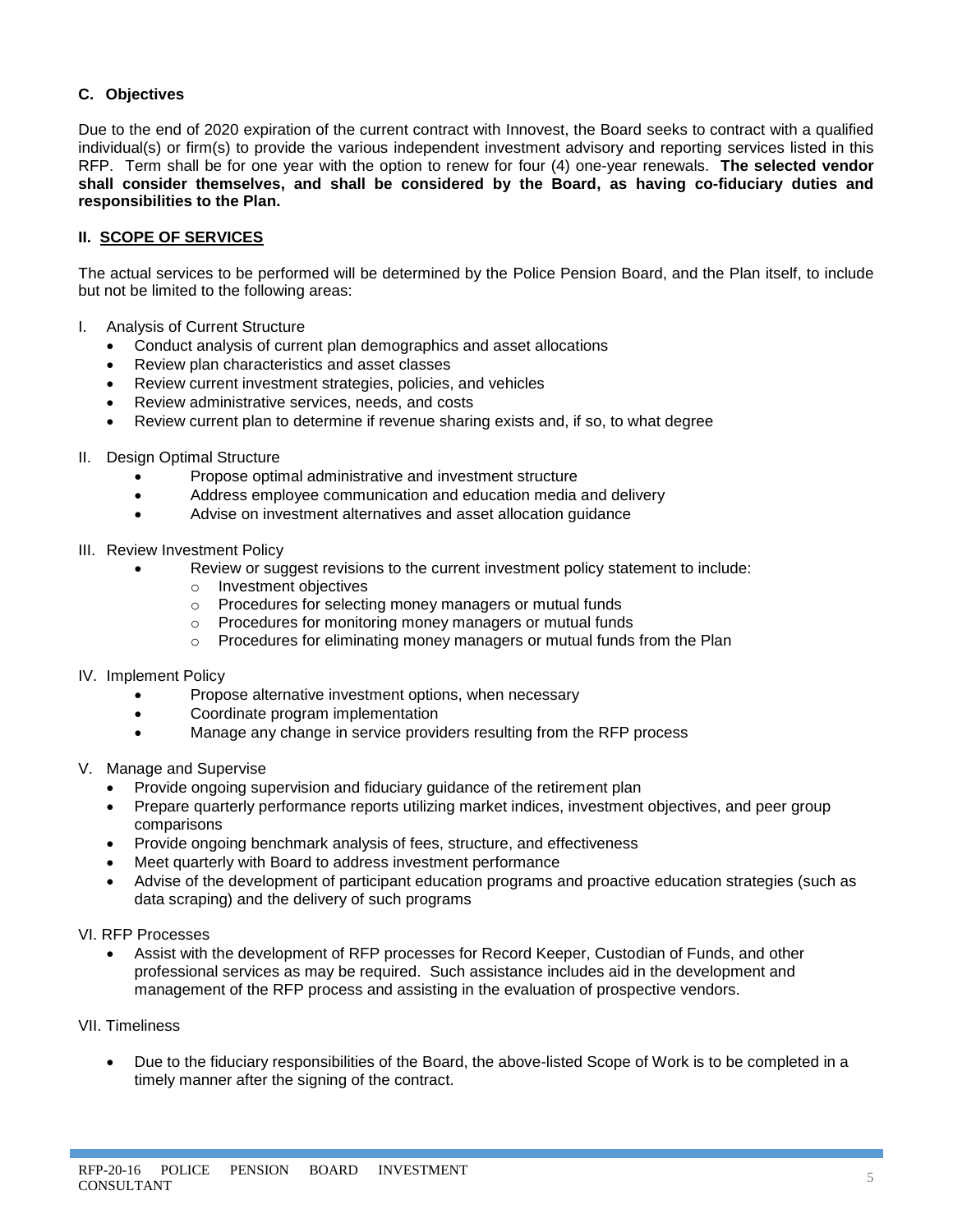# **III. SUBMISSION REQUIREMENTS, EVALUATION CRITERIA, QUESTIONNAIRE AND FEE SCHEDULE**

# **A. SUBMIT TO**: **BIDS@ci.wheatridgeco.us**

SUBJECT and file name: RFP-20-16 POLICE PENSION BOARD INVESTMENT CONSULTANT

Deadline for receipt is: **SEPTEMBER 21, 2020 BY 4:00 pm**.

# **B. EVALUATION CRITERIA**

To simplify the review process and to obtain the maximum degree of comparability, the proposal must follow the outline described below and, at a minimum, contain the required information. Respondents are encouraged to include additional relevant information:

- 1) **Qualifications and Experience (20%)**
- 2) **Services and Methodology (20%)**
- 3) **Responsiveness/ Timeliness (20%)**
- 4) **History and Stability (15%)**
- 5) **Fee Schedule (25%)**

### **C. QUESTIONNAIRE**

Submit responses to the following questions. The above criteria will be used to score your responses. Please provide clear and concise responses.

- 1. Provide a copy of your firm's most recent form ADV Part II.
- 2. Provide the firm's name, office address, name of contact person, phone number, and e-mail address. If you have a website, provide the URL.
- 3. Describe the ownership of your organization.
- 4. What objectives does your firm set with respect to serving your clients?
- 5. Discuss the overall objective of your firm with respect to future growth.
- 6. Over the five years ending December 31, 2019, what percentage of your firm's revenue came from the following sources (total should add to 100%)?
	- a. Consulting clients
	- b. Investment managers:
		- 1. Placement fees
		- 2. Attendance at firm-sponsored events
		- 3. Inclusion in the firm's manager database
		- 4. Strategic advice, marketing assistance, performance reporting, etc.
	- c. Brokerage
		- 1. Execution / commission charges
		- 2. Sales charges or 12b-1 fees
		- 3. Other (describe)
- 7. Describe the size of the firm's professional staff and any specializations.
- 8. Provide a biography of the key personnel who will be responsible for servicing this account and their location.
- 9. How many accounts does each consultant in your firm handle, and how often does he/she typically meet with each client?
- 10. Provide the total number of retainer consulting clients and the average market value of these clients.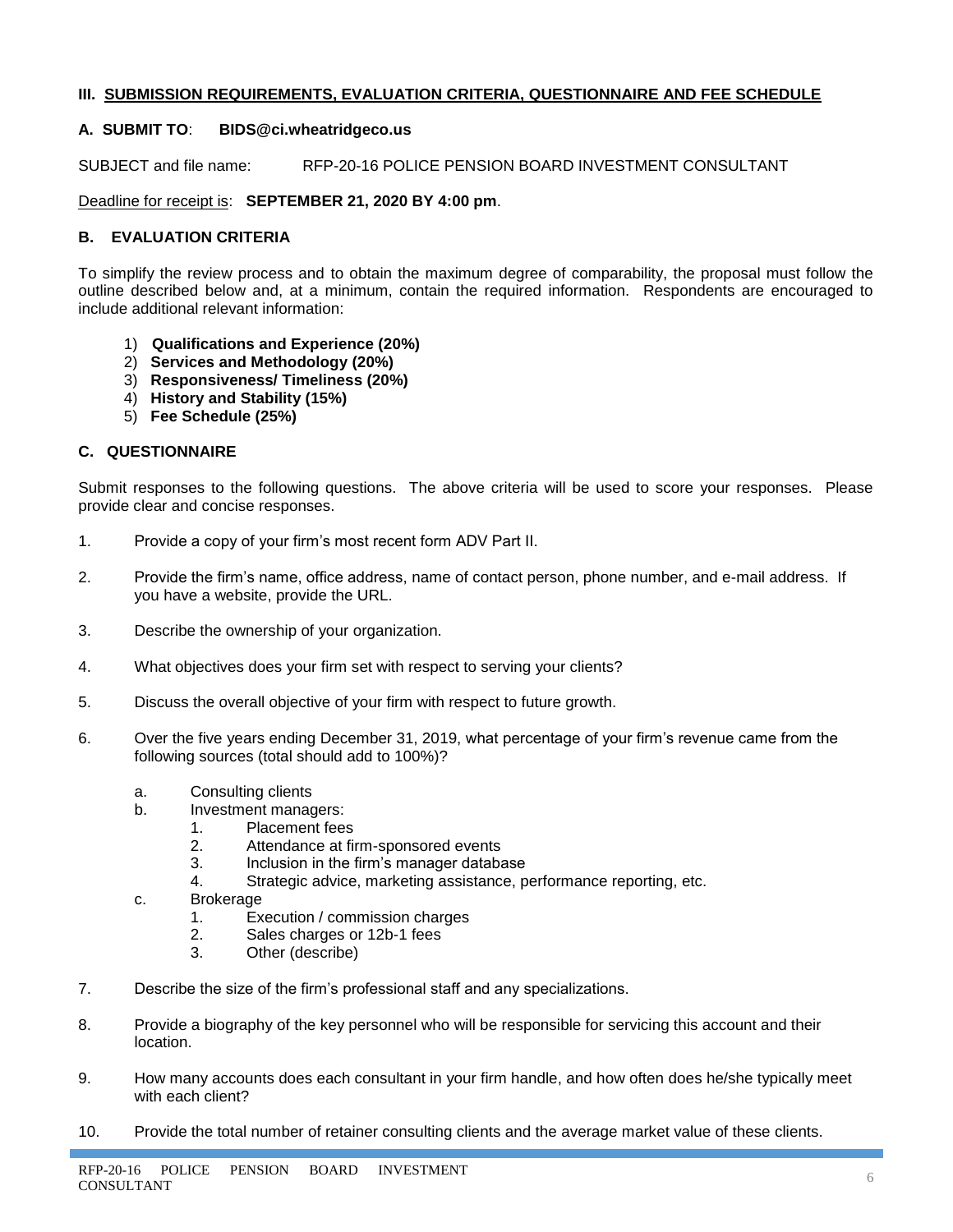- 11. What is the firm's targeted client relative to size, type, or geography?
- 12. What percentage of your clients are defined contribution plans? What percentage are government defined contribution plans? What percentage are public safety (police and fire) defined contribution plans?
- 13. Provide three government plan client references. Show the asset size, years with your firm, and services provided. Include the name of the entity, address, phone number, and contact person name.
- 14. Provide a list of clients that have terminated a consulting relationship with your firm in the last five years. Indicate the number of years of relationship and reason for termination.
- 15. Outline the full range of investment services provided by your firm.
- 16. Discuss your investment manager selection process, including your overall philosophy and manager search process.
- 17. In the investment manager / fund selection process, what criteria do you use in the selection process? Do you account for "style drift" and, if so, do you adjust benchmarks accordingly?
- 18. Discuss how you monitor the portfolio on an ongoing basis, and what would trigger a manager change.
- 19. How often will you provide performance reporting? Include a sample report with your proposal.
- 20. Provide details specific to your knowledge and expertise with the RFP process, specifically in selecting both Third Party Administrators (TPA) and Bundled Providers for retirement plans.
- 21. How many TPA and Bundled Provider searches have you conducted in the past three years? For those searches, how many different vendors / firms did you analyze?
- 22. Provide up to three recent references that can attest to the above experience. Show asset size, years with your firm, and services provided. Include the name of the entity, address, telephone number, and contact name.
- 23. Please describe all material changes in your firm's management, ownership, and research analysts for the past three years.
- 24. Please describe your firm's litigation status for the past five years.
- 25. Has your firm or any of its principals ever been involved in SEC investigation, litigation, or settlement? If yes, please provide details.
- 26. Please describe any pending or planned change in company ownership, management, philosophy, or focus.
- 27. Please describe any pending or planned acquisition by your firm or any expansion of services provided by your firm.
- 28. Describe your disaster recovery plan, including the preservation / recovery of client data.
- 29. Describe your data security procedures.
- 30. Is your firm able to offer individual investment advice to Plan participants? If not, does your firm have recommendations on how Plan participants should be educated?
- 31. Does your firm wish to offer services not otherwise specified in the Scope of Work? Does your firm wish to offer alternatives to the services specified in the Scope of Work?
- 32. List your time to completion for tasks Nos. I, II, III, IV, VI described in the Scope of Work.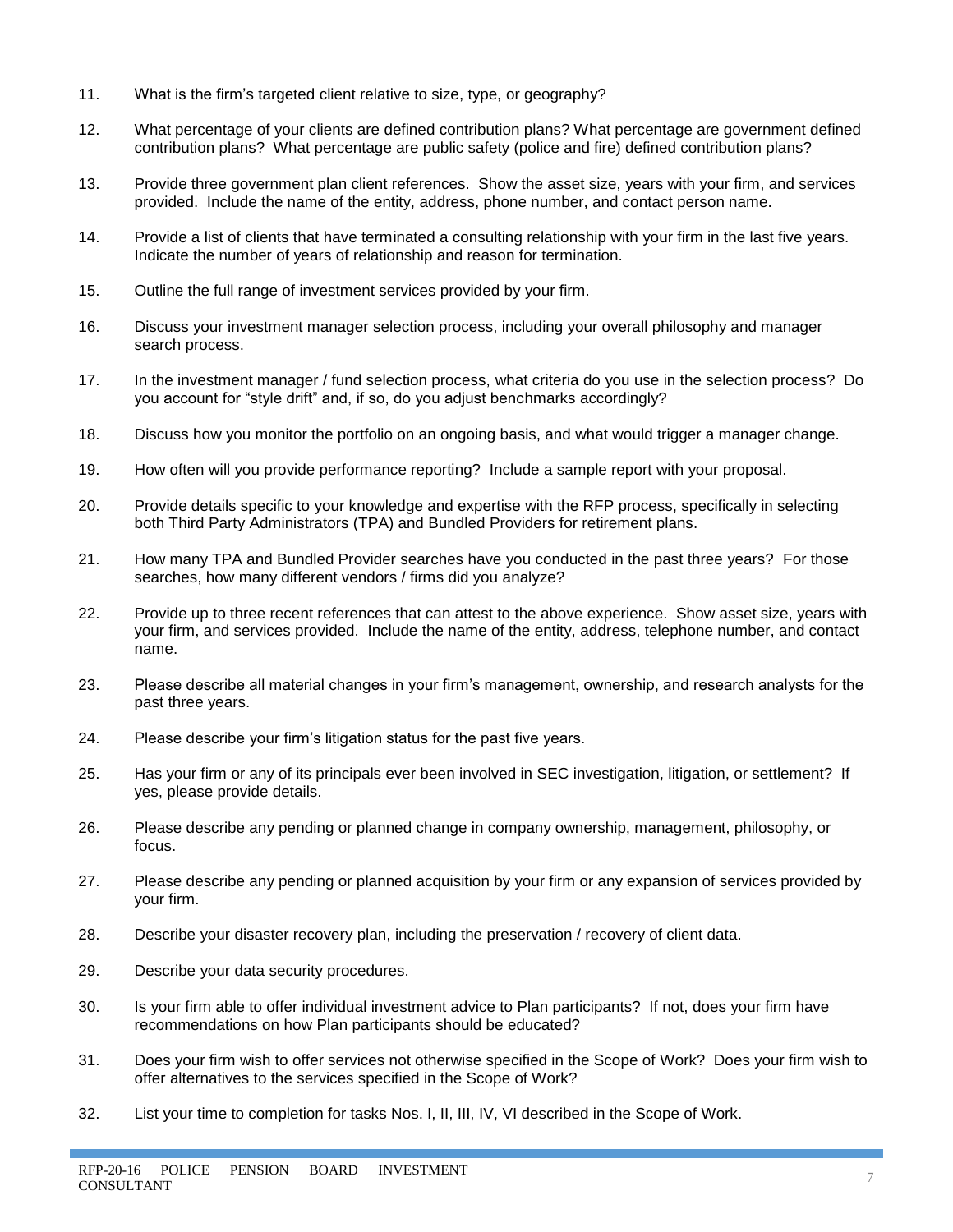- 33. What is your expected response time to contacts from Board member(s)?
- 34. How long after the close of each fiscal quarter will you distribute a report showing the performance of funds?
- 35. How and when will you respond to the Board regarding suggestions for additional investment opportunities?
- 36. Describe how you plan to accomplish the scope of work.
- 37. Detail the professional certifications of your company's principals and/or the certifications of the person that will be the Plan's primary advisor and point of contact (i.e. AIF, CFP, etc.)

# **D) FEE SCHEDULE**

Provide a copy of your proposed fee structure based on this RFP and the Scope of Work provided. Please use the outline below as a guideline and distinguish between "one time" charges to implement the Scope of Work and "ongoing" fees to maintain services after the initial implementation. Please include planned escalators and/or inflationary adjustments.

| <b>ITEM</b> |                                                        | <b>INITIAL FEE</b>                                                                                                                                                                                                                                                                                                                                                                                                              | <b>ONGOING FEE</b>                                    |
|-------------|--------------------------------------------------------|---------------------------------------------------------------------------------------------------------------------------------------------------------------------------------------------------------------------------------------------------------------------------------------------------------------------------------------------------------------------------------------------------------------------------------|-------------------------------------------------------|
| 1.          | Analysis of Current Plan /<br>Design Optimal Structure | $\frac{1}{2}$                                                                                                                                                                                                                                                                                                                                                                                                                   |                                                       |
| 2.          | <b>Review Investment Policy</b>                        | \$                                                                                                                                                                                                                                                                                                                                                                                                                              | $\textcircled{S}$ . The contract of $\textcircled{S}$ |
| 3.          | <b>Implement Policy Changes</b>                        | $\frac{1}{\sqrt{1-\frac{1}{2}}}\frac{1}{\sqrt{1-\frac{1}{2}}}\frac{1}{\sqrt{1-\frac{1}{2}}}\frac{1}{\sqrt{1-\frac{1}{2}}}\frac{1}{\sqrt{1-\frac{1}{2}}}\frac{1}{\sqrt{1-\frac{1}{2}}}\frac{1}{\sqrt{1-\frac{1}{2}}}\frac{1}{\sqrt{1-\frac{1}{2}}}\frac{1}{\sqrt{1-\frac{1}{2}}}\frac{1}{\sqrt{1-\frac{1}{2}}}\frac{1}{\sqrt{1-\frac{1}{2}}}\frac{1}{\sqrt{1-\frac{1}{2}}}\frac{1}{\sqrt{1-\frac{1}{2}}}\frac{1}{\sqrt{1-\frac{$ | $\mathbb S$                                           |
| 4.          | Manage and Supervise                                   | $\frac{1}{2}$                                                                                                                                                                                                                                                                                                                                                                                                                   | $\textcircled{S}$ and $\textcircled{S}$               |
| 5.          | <b>RFP Processes</b>                                   | $\sim$                                                                                                                                                                                                                                                                                                                                                                                                                          | \$                                                    |
|             | Planned escalator (percent):                           |                                                                                                                                                                                                                                                                                                                                                                                                                                 |                                                       |
|             |                                                        |                                                                                                                                                                                                                                                                                                                                                                                                                                 |                                                       |
|             | Total cost (first year):<br>\$                         |                                                                                                                                                                                                                                                                                                                                                                                                                                 |                                                       |

# **IV. SELECTION PROCESS**

The selection process is generally a two-step process: 1) written submittals will be evaluated and scored and 2) oral interviews may be held with the highest-ranking firm(s).

- 1. Screening Panel/Short List: Submittals will be evaluated in accordance with the evaluation criteria above. The panel will review and score the proposals. Firm(s) ranked the highest may be invited to an oral interview. One or more firms may be selected for interviews.
- 2. Oral Interviews: It is anticipated that oral interviews, if needed, will be conducted virtually at a time and date yet to be determined. Firms will be notified in writing of the short list. Short listed firm(s) will receive interview instructions. Consultant and key personnel should attend the interview. The interview panel will, in particular, be interested in knowing more about previous experiences, methodology, solutions, and meeting the individuals who are the primary contacts.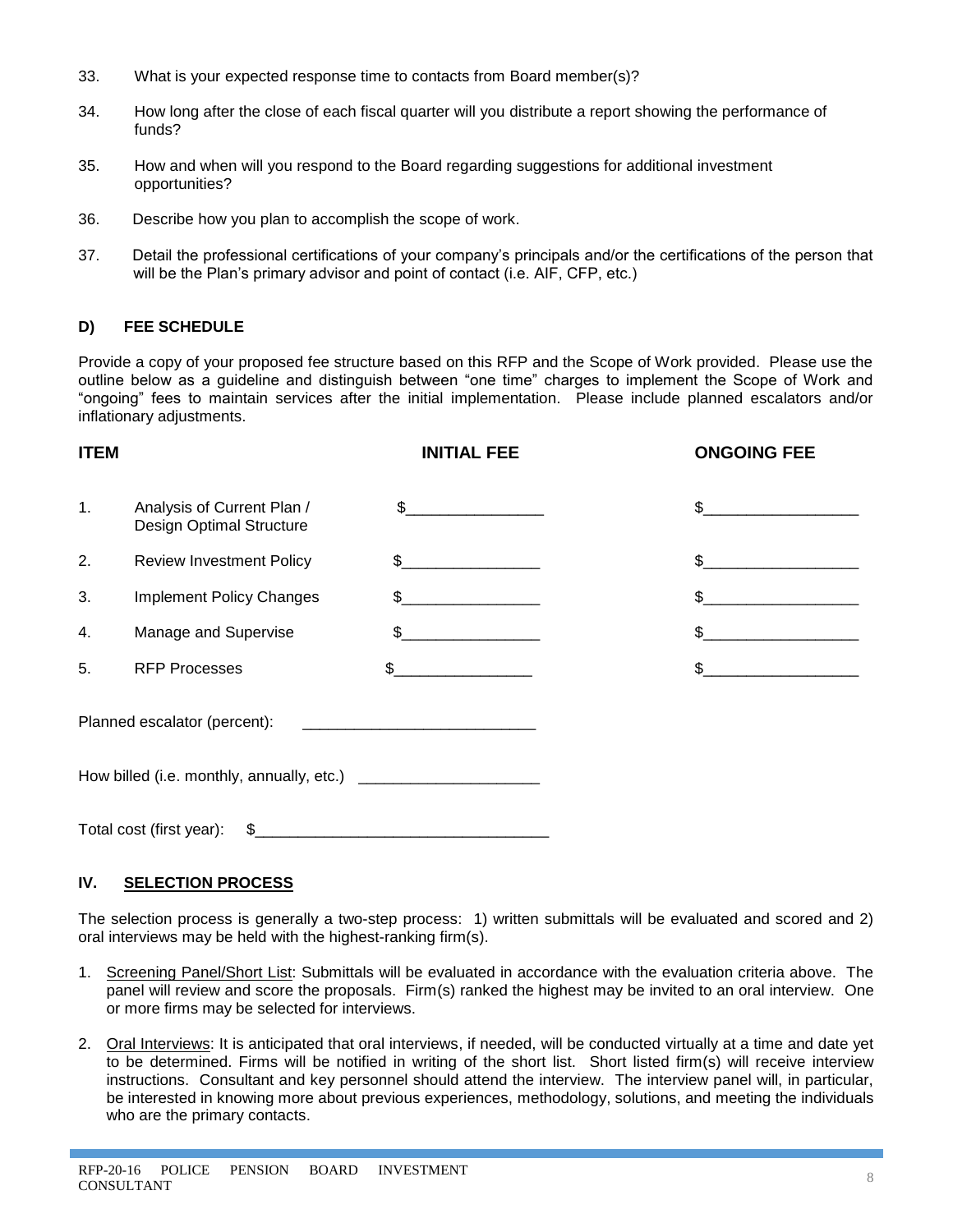3. Fee Proposals and Final Selection: The City and/or Pension Board will attempt to negotiate a contract with the highest ranked firm following the interview stage.

# **V. SCHEDULE**

The following is the anticipated schedule of events for the RFP process.

Advertisement August 27, 2020 Negotiation of Contract Approval of Award November 19, 2020 Start of Work **January 1, 2012** 

Deadline for Questions Noon - September 9, 2020 RFP Due Date September 21, 2020 by 4:00 pm local Oral Interviews Week of October 19, 2020, if needed

# **VI. CHECK LIST**

The following must be included in your submittal in this order:

- Signature Page (page 1)
- Acknowledge Addendum, if any
- Responses to Questionnaire
- Fee Schedule
- Provide a statement that if awarded, you will provide the Certificate of Insurance in accordance to the requirements
- Submit proposal to BIDS@ci.wheatridge.co.us

### **VII. INFORMATION TO PROPOSERS**

### 1. PROPOSAL AWARD

There is no public opening. Proposals will be examined for compliance. No proposal may be withdrawn for a period of sixty (60) calendar days of the Proposal Opening date.

2. TAXES

The City of Wheat Ridge is exempt from City, County, State and Federal Sales/Excise Taxes. Certificates will be issued upon request. Any appropriate taxes shall be shown as a separate item in your Proposal.

# 3. PROPOSER QUALIFICATIONS

No proposal shall be accepted from and no contract will be awarded to any person, firm or corporation that is in arrears to the City of Wheat Ridge, upon debt or contract that is a defaulter, as surety or otherwise, upon any obligation to the City or that is deemed irresponsible or unreliable by the City. If requested, Proposers shall be required to submit satisfactory evidence that they have a practical knowledge of the particular supply/service bid upon and that they have the necessary financial resources to provide the proposed supply/service called for as described in the attached Section IV, Information for Proposals.

### 4. RIGHT TO INVESTIGATE

The City and Pension Board reserve the right to investigate and confirm the proposer's financial responsibility. This may include financial statements, bank references and interviews with past consultants, employees and creditors. Unfavorable responses to these investigations are grounds for rejection of the proposal.

# 5. NO COMMITMENT BY CITY OF WHEAT RIDGE

This Request for Proposals does not commit the City or Pension Board to award any costs or pay any costs, or to award any contract, or to pay any costs associated with or incurred in the preparation of a Proposal to this Request, or to procure or contract for services or supplies. In acceptance of proposals, the City and/or Pension Board reserve the right to negotiate further with one or more of the consultants as to any features of their proposals and to accept modifications of the work and price when such action will be in the best interest of the Board and Plan Participants. This includes solicitation of a best and final offer from one or more of the proposers.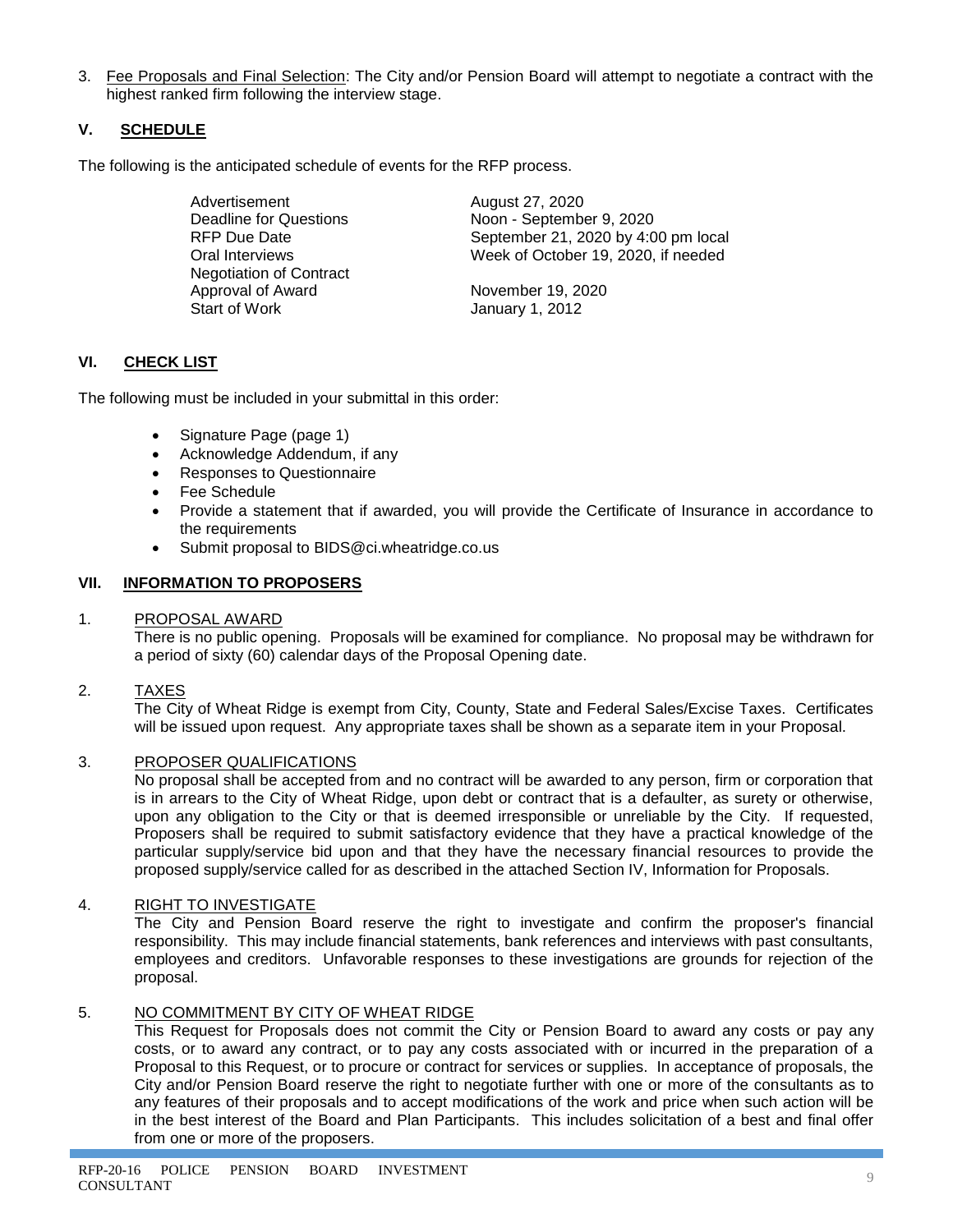# 6. PROPOSAL REPRESENTATION

Each Proposer must sign the proposal with their usual signature and shall give their full business address on the form provided in this Proposal. Proposals by partnerships shall be signed with the partnership name by one of the members or by an authorized representative. Proposals by corporations shall be signed with the name of the corporation followed by the signature and designation of the President, Secretary, or other person authorized to bind it in the matter and shall have the corporate seal affixed thereto.

#### 7. ANTI COLLUSION CLAUSE

No officer or employee of the City of Wheat Ridge, and no other public official, or employee, who may exercise any function or responsibilities in the review or approval of this undertaking shall have any personal or financial interest, direct or indirect, in any contract or negotiation process thereof. The above compliance request will be part of all City of Wheat Ridge contracts for this Service.

#### 8. INSURANCE

The successful Proposer shall, during the term of this Agreement and until completion thereof, provide and maintain the following types and minimum insurance coverages as follows:

| Type of Insurance                                                                                         | Minimum Limits of Liability                                                        |
|-----------------------------------------------------------------------------------------------------------|------------------------------------------------------------------------------------|
| Standard Workers' Compensation &<br><b>Employers' Liability Including</b><br>Occupations Disease Coverage | Statutory in conformance<br>with the compensation<br>laws of the State of Colorado |
| <b>Comprehensive General Liability</b><br>Insurance                                                       | \$250,000 each person;<br>\$1,000,000 each occurrence                              |
| Comprehensive Automobile                                                                                  | \$250,000 each person;                                                             |
| <b>Errors and Omissions</b>                                                                               | \$1,000,000 each occurrence                                                        |

The successful Proposer shall effect the insurance policies in a company or companies and in a form satisfactory to the Owner. Before commencing any performance under this Agreement, successful Proposer shall deliver, to the City, Certificates of Insurance issued by the insurance company, and/or its duly authorized agents pertaining to the aforementioned insurance, and certifying that the policies stipulated above are in full force and effect.

All policies and/or Certificates of Insurance shall include each individual entity (the City of Wheat Ridge, and the Police Pension Board) as an additional named insured.

Nothing herein shall be deemed or construed as a waiver of any of the protections to which the Agencies may be entitled pursuant to the Colorado Governmental Immunity Act, sections 24-10-101, C.R.S., as amended.

Workers' Compensation Insurance - The contractor shall provide workers' compensation insurance coverage for all persons employed to perform the work to be done under the contract and assure that all workers will receive the compensation for compensable injuries.

Professional Liability Insurance - Evidence of Professional Liability Insurance will be required upon award of the project.

### 9. PROPOSAL REJECTION OR PARTIAL ACCEPTANCE

The City reserves the right to reject any or all Proposals. The City further reserves the right to waive technicalities and formalities, as well as to accept in whole or in part such Proposal where it is deemed advisable in protection of the best interests of the City.

### 10. LAWS AND REGULATIONS

All applicable State of Colorado and Federal laws, City and County ordinances, licenses and regulations shall apply to the award throughout and incorporated here by reference.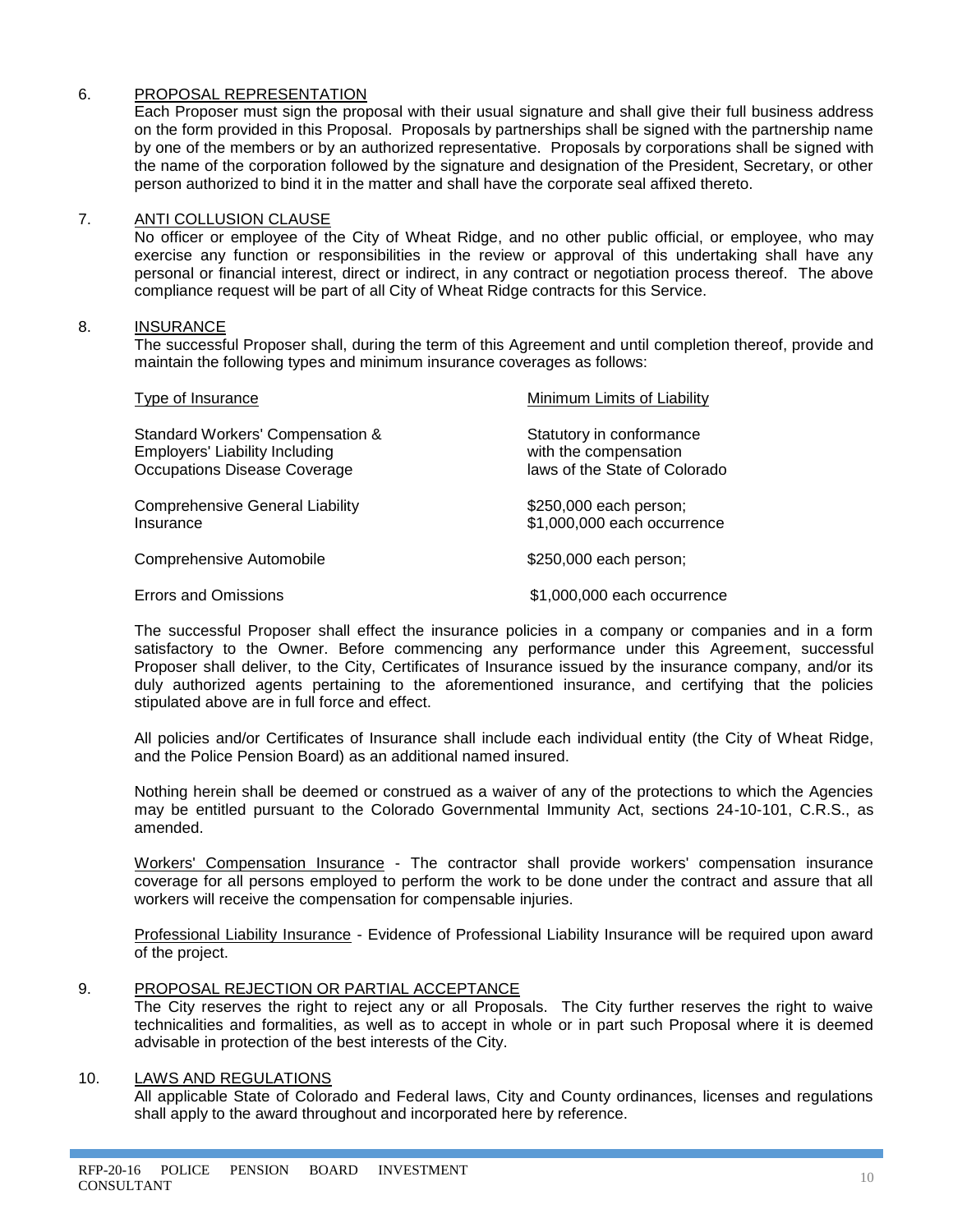### 11. SUBCONTRACTING

No portion of this Proposal may be subcontracted without the prior written approval by the City's Police Pension Board.

12. EMAIL/ELECTRONIC PROPOSAL SUBMITTAL Proposing firms will be expected to allow adequate time for delivery of their Proposal by email.

### **VIII. TERMS AND CONDITIONS**

### 1. MODIFICATION OF AGREEMENT

No modification of award shall be binding upon the City's Police Pension Board unless made in writing and signed by authorized agents of both parties.

### 2. CANCELLATION

Either party may cancel the award in the event that a petition, either voluntary or involuntary, is filed to declare the other party bankrupt or insolvent or in the event that such party makes an assignment for the benefit of creditors.

### 3. TERMINATION OF AWARD FOR CAUSE

If, through any cause, the successful Proposer shall fail to fulfill in a timely and proper manner its obligations or if the successful Proposer shall violate any of the covenants, agreements or stipulations of the award, the City shall thereupon have the right to terminate the award by giving written notice to the successful Proposer of such termination and specifying the effective date of termination. In that event, all finished or unfinished services, reports or other materials prepared by the successful Proposer shall, at the option of the Agency, become its property, and the successful Proposer shall be entitled to receive just, equitable compensation for any satisfactory work completed, prepared documents or materials as furnished.

Notwithstanding the above, the successful Proposer shall not be relieved of liability to the City for damage sustained by the City by virtue of breach of the award by the successful Proposer and the City may withhold any payments to the successful vendor for the purpose of set off until such time as the exact amount of damages due the City from the successful Proposer is determined.

# 4. TERMINATION OF AWARD FOR CONVENIENCE

The City may terminate the award at any time by giving written notice to the successful vendor of such termination and specifying the effective date thereof, at least thirty (30) working days before the effective date of such termination. In that event, all finished or unfinished services, reports, material(s) prepared or furnished by the successful Proposer under the award shall, at the option of the City, become its property. If the award is terminated by the City as provided herein, the successful vendor will be paid an amount which bears the same ratio to the total compensation as the services actually performed or material furnished bear to the total services/materials the successful Proposer covered by the award, less payments of compensation previously made. If the award is terminated due to the fault of the successful Proposer, termination of award for cause, relative to termination shall apply.

### 5. EQUAL OPPORTUNITY

The successful firm will agree not to refuse to hire, discharge, promote, demote, or to otherwise discriminate in matters of compensation against any person otherwise qualified solely because of race, creed, sex, national origin, ancestry or physical handicap.

It shall be a condition that any company, firm or corporation supplying goods or services, must be in compliance with the appropriate areas of the Americans With Disabilities Act of 1990 as enacted, and from time to time amended, and any other applicable Federal regulation. A signed, written certificate stating compliance with the Americans With Disabilities Act may be required, upon request, by the City.

### 6. COMMON LANGUAGE

Unless otherwise specified in this document, all words shall have a common language unless the context in which they are used clearly requires a different meaning. Words in the singular number include the plural, and in the plural include the singular. Additionally, words in the masculine gender include the feminine and the neuter, and when the sense so indicates, words of the neuter gender may refer to any gender.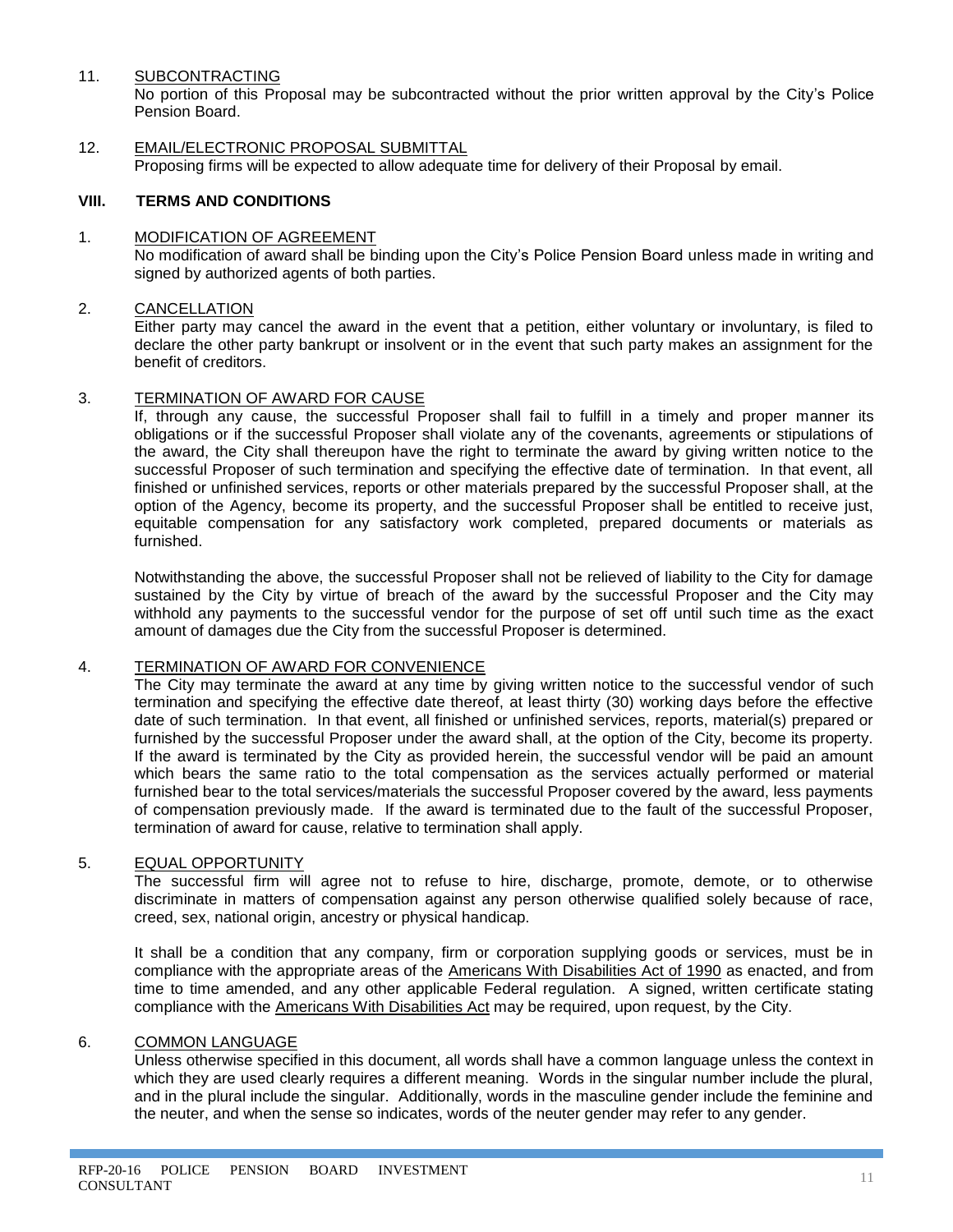# 7. PROPRIETARY INFORMATION

All information included in any Proposal that is of a proprietary nature must be clearly marked as such. The City shall be held harmless from any claims arising from the release of proprietary information not clearly designated as such by the proposing firm.

# 8. COMPETITIVENESS AND INTEGRITY

To prevent biased evaluations and to preserve the competitiveness and integrity of such acquisition efforts, offerors are to direct all communications regarding this Proposal to the Purchasing Agent, unless otherwise specifically noted. Attempts by offering firms to circumvent this requirement will be viewed negatively and may result in rejection of the offer of the firm found to be in non-compliance.

# 9. PROPOSAL FORMAT

All responses to this Request For Proposal shall use the respondent's format except for those pages, which have blanks to be filled in by the respondent or those pages marked for return with proposal. A proposal can be rejected by the City, if the firm fails to completely fill in all blanks for evaluation of the proposal or fails to answer all questions. Proposal should be submitted initially on the most favorable terms.

# 10. PROPOSAL ACCEPTANCE/REJECTION: The City of Wheat Ridge reserves the right to:

- reject any and all proposals and to accept other than the low bid
- waive minor defects or technicalities regarding the proposals, and
- alter the scope of work and RFP documents until a contract is executed.

# 11. GOVERNING LAW:

The laws of the State of Colorado shall govern any contract executed between the successful contractor and the City. Further, the place of performance and transaction of business shall be deemed to be in the County of Jefferson, State of Colorado. In the event of litigation, the exclusive venue and place of jurisdiction shall be the State of Colorado, and more specifically, Jefferson County, Colorado.

# 12. PROMPT PAYMENT DISCOUNTS:

In determining the most responsive priced proposal(s), the City will consider all acceptable proposals on a basis of the net price to be paid after deduction of the discount specified in the respective proposals. Prompt payment discounts allowing less than 10 days for the discount to apply shall not be considered as a cost factor in the evaluation of proposals. In connection with any prompt payment discount offered, time will be computed from date of receipt of a correct invoice to include the receipt and acceptance of performance.

#### 13. OWNERSHIP OF CONTRACT PRODUCTS: All products produced from the awarded contract shall be the sole property of the City.

# 14. FUNDING

There is in effect within the City of Wheat Ridge, Colorado, Section 2-4 of the City's Code of Laws which limits the amount for which the City shall be liable to the amount expressly appropriated by the City Council, either through budgeted appropriation, or contract or bid award. The Contractor is specifically advised of this Section 2-4 of the Code of Laws. This Contract is specifically subject to the provisions of said Code Section. Funding of this contract for any time period after January 1, of the year succeeding the date of entry of this contract is expressly contingent upon appropriations being made by the City Council of the City of Wheat Ridge, Colorado. No promise, expressed or implied, is made that such funding will be approved by the City Council, acting in its legislative discretion.

15. INDEMNIFICATION: The Consultant agrees to indemnify and to hold the City and its agents harmless for, from and against any and all claims, suits, expenses, damages or other liabilities, including reasonable attorney fees and court costs arising out of damage or injury to persons, entities, or property causes or sustained by any person or persons as a result of the negligent performance or failure of the Consultant to provide services pursuant to the terms of this Agreement.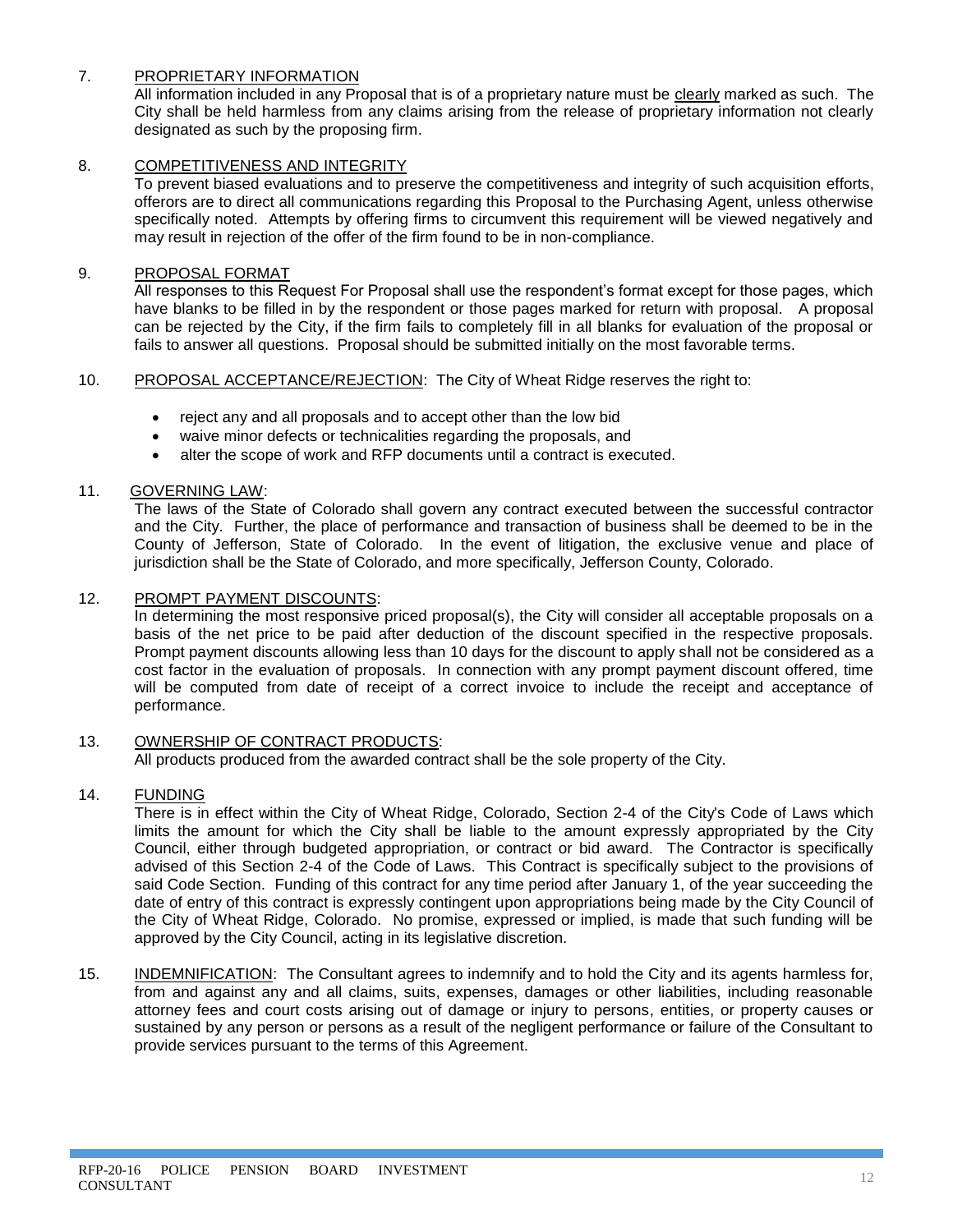# **CITY OF WHEAT RIDGE RFP-20-16 POLICE PENSION BOARD INVESTMENT CONSULTANT SAMPLE AGREEMENT**

**THIS AGREEMENT** made this day of, by and between the City of Wheat Ridge, Colorado, hereinafter referred to as the "City" or "Owner" and **CONSULTANT NAME**, **ADDRESS**, hereinafter referred to as the "Consultant".

**WITNESSETH**, that the City of Wheat Ridge Police Pension Board and the Consultant agree as follows:

# **ARTICLE 1 – SERVICES**

The Consultant shall serve as the Police Pension Plan Investment Consultant and provide as a minimum all of the professional services necessary for **RFP-20-16 PENSION BOARD INVESTMENT CONSULTANT,** as more fully described in the Request For Proposal and the response of the Consultant to the RFP incorporated herein by reference.

# **ARTICLE 2 – TERM**

*The term of this Agreement shall be for one year with the option to renew for four (4) additional one-year terms.*

# **ARTICLE 3 – PAYMENT AND FEE SCHEDULE**

It is understood and agreed by and between the parties hereto, that the Plan shall pay the Consultant for services provided and the Consultant shall accept a total of **\_\_\_\_\_\_\_\_\_, \$\_\_\_\_\_\_\_\_\_\_\_\_\_\_** as full payment for such services.

A. Invoices

Invoices will be submitted by the Consultant \_\_\_\_\_\_\_\_\_\_ for services performed and expenses incurred pursuant to this Agreement during the prior \_\_\_\_\_\_\_. The processing of payment will be expedited by the Treasurer's Office through proper accounting procedures. Payment will be made to the Consultant within thirty (30) days of the receipt of the approved invoices for services rendered.

B. Funding

There is in effect within the City of Wheat Ridge, Colorado, a provision of the City's Code of Laws which limits the amount for which the City shall be liable to the amount expressly appropriated by the City Council, either through budgeted appropriation, or contract or bid award. The contractor is specifically advised of the provisions of this portion of the Code of Laws of the City of Wheat Ridge, which was enacted pursuant to Ordinance 787, Series of 1989, and expressly incorporated herein. This contract is specifically subject to the provisions of said Ordinance and adopted Code Section if City funds are used for the Plan expense. Payment of expenses from Plan assets requires approval of the Pension Board and the issuance of funds from the Custodian of Funds.

# **ARTICLE 4 – INDEPENDENT CONTRACTOR**

In performing the work under this Agreement, the Consultant acts as an independent contractor and is solely responsible for necessary and adequate worker's compensation insurance, person injury and property damage insurance, as well as errors and omissions insurance. The Consultant, as an independent contractor, is obligated to pay federal and state income tax on monies earned. The personnel employed by the Consultant are not and shall not become employees, agents or servants of the City because of the performance of any work by this agreement. The Consultant warrants that it has not employed or retained any company or person, other than a bona-fide employee working solely for it, to solicit or secure this Agreement, and that it has not paid or agreed to pay any company or person, other than bona fide employees working solely for the Consultant, any commission, percentage, brokerage fee, gifts, or any other consideration, contingent upon or resulting from the award or making of this Agreement. For breach or violation of this warranty, the City will have the right to annul this Agreement without liability, or in its discretion to deduct from the Agreement price or consideration, or otherwise recover the full amount of such fee, commission, percentage, brokerage fee, gift, or contingent fee.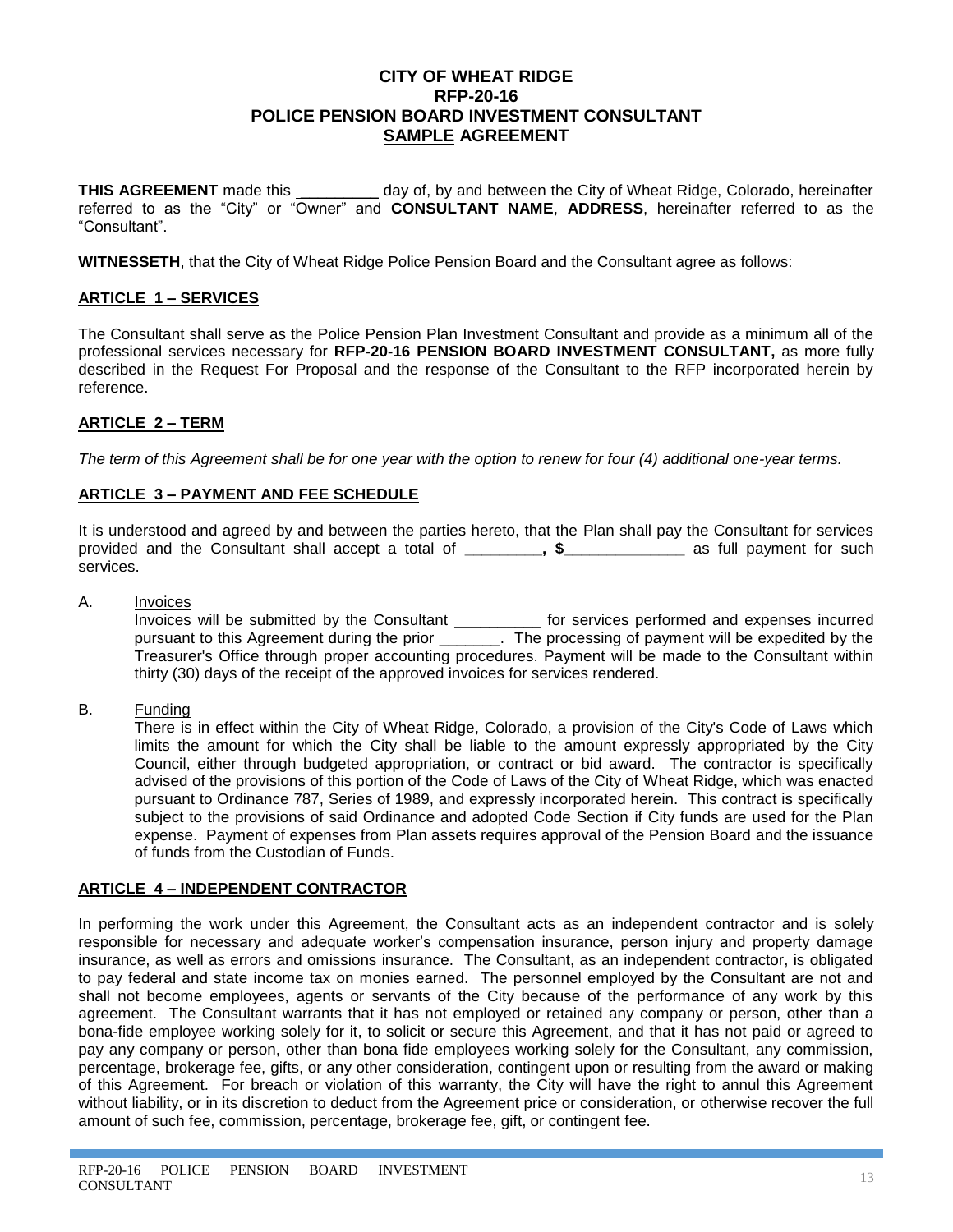# **ARTICLE 5 – INSURANCE**

In accordance with Article 4 above, the Consultant shall furnish a certificate of insurance upon notification of award and prior to performance. Work shall not commence under this Agreement until the Consultant has submitted to the City and received approval thereof, a certificate of Insurance showing compliance with the following minimum types and coverages of insurance.

| Type of Insurance                                                                                         | Minimum Limits of Liability                                                        |
|-----------------------------------------------------------------------------------------------------------|------------------------------------------------------------------------------------|
| Standard Workers' Compensation &<br><b>Employers' Liability Including</b><br>Occupations Disease Coverage | Statutory in conformance<br>with the compensation<br>laws of the State of Colorado |
| <b>Comprehensive General Liability</b><br>Insurance                                                       | \$250,000 each person;<br>\$1,000,000 each occurrence                              |
| Comprehensive Automobile                                                                                  | \$250,000 each person;                                                             |
| Professional Liability (errors and omissions)                                                             | \$1,000,000 each occurrence                                                        |

All policies and/or Certificates of Insurance shall include the City of Wheat Ridge as an additional named insured.

Nothing herein shall be deemed or construed as a waiver of any of the protections to, which the Agencies may be entitled pursuant to the Colorado Governmental Immunity Act, sections 24-10-101, C.R.S., as amended.

### **ARTICLE 6 – INDEMNIFICATION**

The Consultant agrees to indemnify and to hold the City, the Plan, and its agents harmless for, from and against any and all claims, suits, expenses, damages or other liabilities, including reasonable attorney fees and court costs arising out of damage or injury to persons, entities, or property causes or sustained by any person or persons as a result of the negligent performance or failure of the Consultant to provide services pursuant to the terms of this Agreement.

### **ARTICLE 7 – CHANGE ORDERS OR EXTENSIONS**

The City's Pension Board in its fiduciary responsibility for adherence to the Plan on behalf of Plan Participants may, from time to time, require changes in the scope of services of the Consultant to be performed herein. Such changes, including any increase or decrease in the amount of the Consultant's compensation, must be mutually agreed upon in writing by the Pension Board and the Consultant. The Consultant shall be compensated for all authorized changes in services, pursuant to the Request for Proposal, or if no provision exists, pursuant to the terms of the Change Order.

### **ARTICLE 8 – EQUAL EMPLOYMENT OPPORTUNITY**

The Consultant shall not discriminate against any employee or applicant for employment because of age, race, color, religion, sex, or national origin. The Consultant shall adhere to acceptable affirmative action guidelines in selecting employees and shall ensure that employees are treated equally during employment, without regard to their age, race, color, religion, sex, or national origin. Such action shall include, but not be limited to the following: employment, upgrading, demotion or transfer, recruitment or recruitment advertising, layoff or termination, rates of pay or other forms of compensation, and selection for training, including apprenticeship., The Consultant agrees to post in conspicuous places, available to employees and applicants for employment, notices provided by the local public agency setting forth the provisions of this nondiscrimination clause.

The Consultant will cause the foregoing provisions to be inserted in all subcontracts for any work covered by this Agreement so that such provisions will be binding upon each subcontractor, provided that the foregoing provisions shall not apply to contracts or subcontracts for standard commercial supplies or raw materials.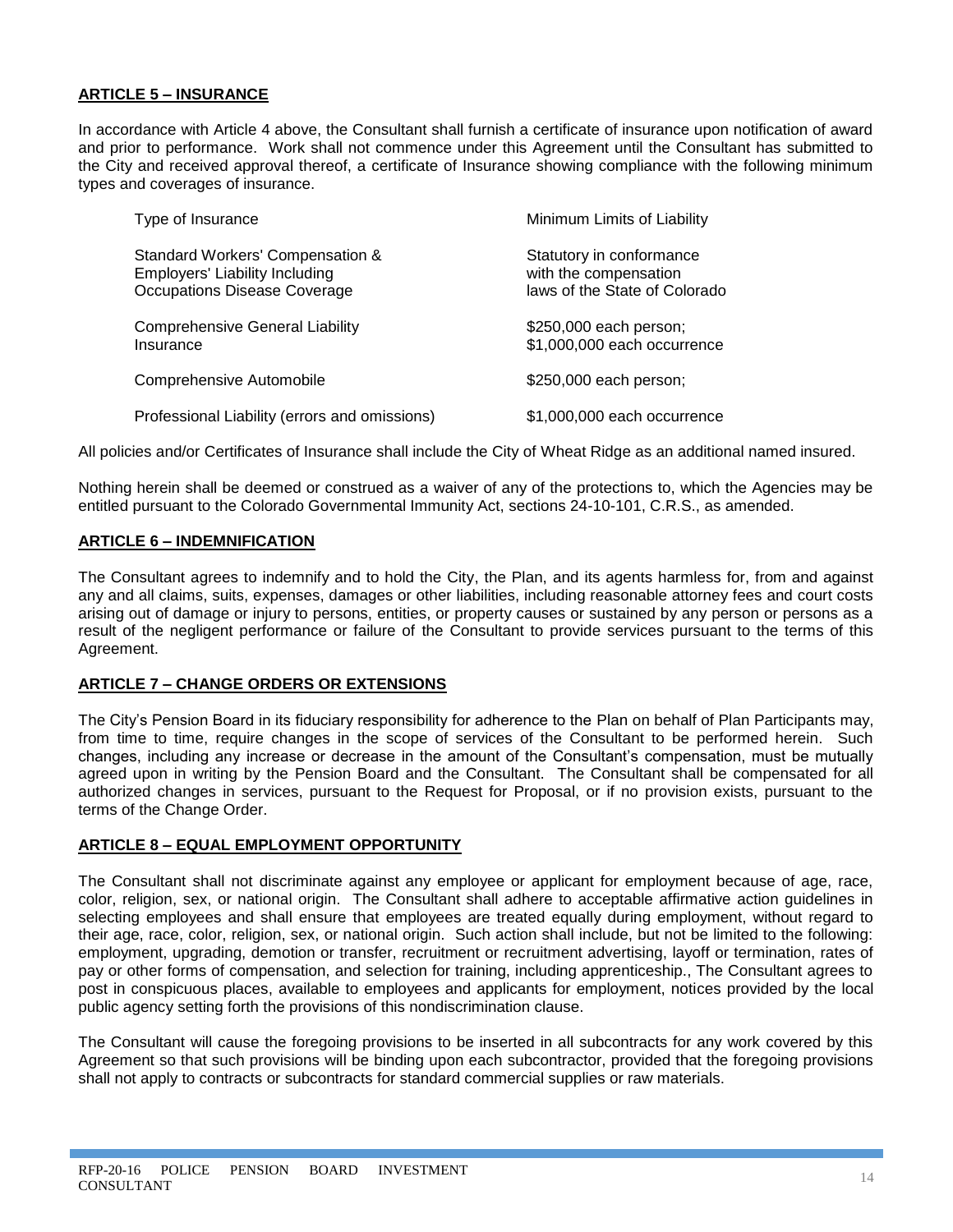# **ARTICLE 9 – CHARTER, LAWS AND ORDINANCES**

The Consultant at all times during the performance of this Agreement, agrees to strictly adhere to all applicable Federal, State and Local laws, rules, regulations, and ordinances that affect or govern the work as contemplated under this Agreement.

# **ARTICLE 10 – LAW AND VENUE**

The laws of the State of Colorado shall govern as to the interpretation, validity, and effect of this Agreement. The parties agree that venue and jurisdiction for disputes regarding performance of this contract is with the District Court of Jefferson County, Colorado.

# **ARTICLE 11 – TERMINATION**

The Consultant acknowledges that his failure to accomplish the work as described shall be considered a material breach of the contract and entitle the City and/or Plan to consequential damages resulting from failures, acts, or omissions including but not limited to re-procurement costs, insufficient or improper work.

The Board and the Consultant agree that this Agreement may be canceled for cause, by either party with a fifteen (15) day prior written notice. The cost of completing the portion of the work which remains unperformed at the time of such termination, shall be deducted from the contract price before payment is made.

The City and/or Pension Board may terminate the Agreement for its convenience upon thirty (30) days written notice. In the event of such termination, the consultant will be paid for all work and expenses incurred up until the time of such termination.

All work accomplished by the Consultant prior to the date of such termination, shall be recorded and tangible work documents shall be transferred to and become the sole property of the City, prior to payment for services rendered.

# **ARTICLE 12 – NOTICES**

Any notice or communication given pursuant to this Agreement to the Pension Board shall be made in writing to:

For the City: Name, Department 7500 W 29<sup>th</sup> Avenue. Wheat Ridge, CO 80033. Phone 303. Email

### **For the Consultant: Name, address**

Phone 303. Email

# **ARTICLE 13 – ASSIGNMENT AND SUBCONTRACTORS**

The duties and obligations of the Consultant arising hereunder cannot be assigned, delegated, nor subcontracted except with the express written consent of the Pension Board. The subcontractors permitted by the Pension Board shall be subject to the requirements of this Agreement, and the Consultant is responsible for all subcontracting arrangements and the delivery of services as set forth in this Agreement. The Consultant shall be responsible for the performance of any sub-consultant.

# **ARTICLE 14 – SEVERABILITY**

To the extent that the Agreement may be executed and performance of the obligations of the parties may be accomplished within the intent of the Agreement, the terms of this Agreement are severable, and should any term or provision hereof be declared invalid or become inoperative for any reason, such invalidity or failure shall not affect the validity of any other term or provision hereof. The waiver of any breach of a term hereof shall not be construed as a waiver of any other term, or the same term upon subsequent breach.

### **ARTICLE 15 – INTEGRATION OF UNDERSTANDINGS**

This Agreement is intended as the complete integration of all understandings between the parties. No prior or contemporaneous addition, deletion, or other amendment hereto shall have any force and effect whatsoever, unless embodied herein in writing. No subsequent novation, renewal, addition, deletion, or other amendment